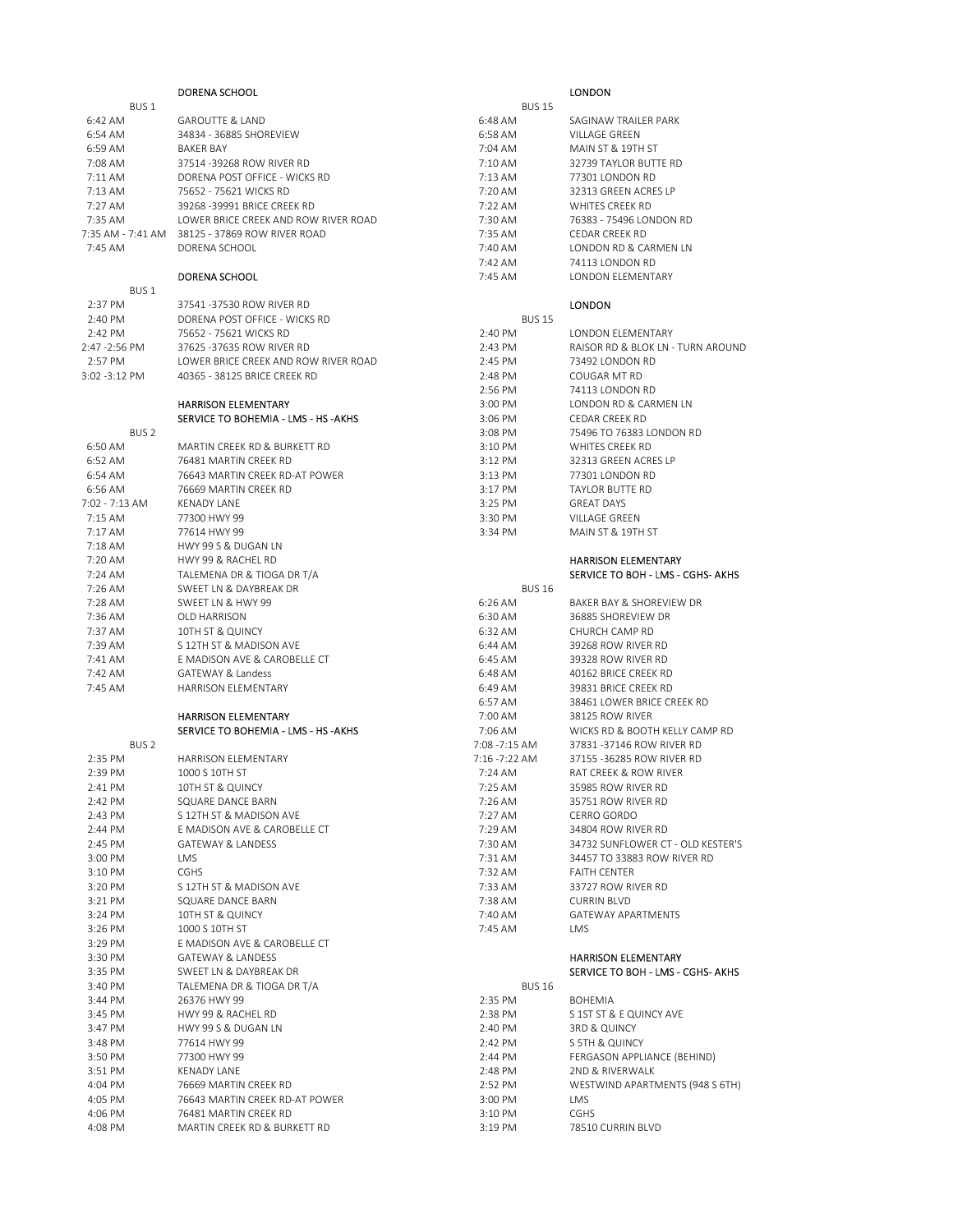|                             |                                                | 3:26 PM            | 34566 ROW RIVER RD                                       |
|-----------------------------|------------------------------------------------|--------------------|----------------------------------------------------------|
|                             | <b>HARRISON</b>                                | 3:30 PM            | 34732 SUNFLOWER CT - OLD KESTER'S                        |
|                             | SERVICE TO BOHEMIA - LMS - HS -AKHS            | 3:40 PM            | 34804 ROW RIVER RD                                       |
| BUS <sub>3</sub>            |                                                | 3:45 PM            | 35751 ROW RIVER RD                                       |
| 7:05 AM                     | <b>GRANT AVE &amp; BOARDWALK PLACE</b>         | 3:50 PM            | ROW RIVER RD & RAT CRK RD                                |
| 7:07 AM                     | RED HILLS PL & HILLSIDE DR                     | 3:55 PM            | 35985 ROW RIVER RD                                       |
| 7:08 AM                     | 2750 HILLSIDE DR                               | 4:00 PM            | 36381 ROW RIVER RD                                       |
| 7:11 AM                     | TAYLOR BUTTE RD                                | 4:05 PM            | 36885 SHOREVIEW DR                                       |
| 7:16 AM                     | 77821 S 6TH ST                                 | 4:12 PM            | BAKER BAY & SHOREVIEW DR                                 |
| 7:17 AM                     | PICKNELL ST & S 6TH ST                         | 4:21 PM            | 37155 -36285 ROW RIVER RD                                |
| 7:19 AM                     | <b>6TH &amp; MCKINLEY</b>                      | 4:23 PM            | 37831-37146 ROW RIVER RD                                 |
| 7:20 AM                     | 6TH & CLEVELAND                                | 4:28 PM            | WICKS RD & BOOTH KELLY CAMP RD                           |
| 7:21 AM                     | S 6TH & BENJAMIN AVENUE                        | 4:30 PM            | 75652 WICKS RD                                           |
| 7:24 AM                     | <b>COREY COMMONS</b>                           | 4:36 PM            | BOYD'S TRAILER PARK (37635 ROW RIVER RD)                 |
| 7:25 AM                     | 8TH & JOHNSON                                  | 4:46 PM            | 38125 ROW RIVER RD                                       |
| 7:30 AM                     | WEST WIND APTS 948 S 6TH                       | 4:47 PM            | 38461 LOWER BRICE CREEK RD                               |
| 7:33 AM                     | 2ND & RIVERWALK                                | 4:48 PM            | 39268 ROW RIVER RD                                       |
| 7:35 AM                     | S 1ST ST & E QUINCY AVE                        | 4:49 PM            | 39328 ROW RIVER RD                                       |
| 7:37 AM                     | 3RD & QUINCY                                   | 4:50 PM            | 39831 BRICE CREEK RD, Dorena                             |
| 7:39 AM                     | S 5TH ST & E MADISON AVE (JEFFERSON APT)       | 4:55 PM            | CHURCH CAMP RD                                           |
| 7:42 AM                     | <b>HARRISON &amp; EDISON</b>                   |                    |                                                          |
| 7:45 AM                     | <b>BOHEMIA</b>                                 |                    | <b>BOHEMIA ELEMENTARY</b>                                |
| 7:55 AM                     | <b>HARRISON SCHOOL</b>                         |                    | SERVICE TO HARR - LMS - CGHS- AKHS                       |
|                             |                                                | BUS38              |                                                          |
|                             | <b>HARRISON</b>                                | 7:01 AM            | THORNTON LN & WHETHAM WAY                                |
|                             | SERVICE TO BOHEMIA - LMS - HS - AKHS           | 7:02 AM            | THORNTON & LLOYD AVE                                     |
| BUS <sub>3</sub>            |                                                | 7:03 AM            | THORNTON LN & FOSTER LN                                  |
| 2:35 PM                     | RED HILLS PL & HILLSIDE DR                     | 7:04 AM            | THORNTON LN                                              |
| 2:36 PM                     | CAMBRIA & HILLSIDE                             | 7:06 AM            | <b>SEARS RD</b>                                          |
| 2:40 PM                     | TAYLOR BUTTE RD                                | 7:09 AM            | MOLITOR HILL RD & CONNER LN T/A                          |
| 2:45 PM                     | PICKNELL ST & S 6TH ST                         | 7:10 AM            | 33244 MOLITOR HILL RD                                    |
| 2:50 PM                     | 8TH ST & WILSON                                | 7:16 AM            | MEYER RD & WITCHER GATEWAY                               |
| 2:52 PM                     | S 6TH & BENJAMIN AVENUE/S 6TH & KATHLEEN DR    | 7:22 - 7:27 AM     | DELIGHT VALLEY SCHOOL RD                                 |
| 2:54 PM                     | <b>COREY COMMONS</b>                           | 7:30 AM            | 33152 E SAGNAW                                           |
| 3:00 PM                     | LMS                                            | 7:31 AM            | RIVERSIDE APARTMENTS                                     |
| 3:02 PM                     | <b>GRANT AVE &amp; BOARDWALK PLACE</b>         | 7:32 AM            | FRONTIER PARK ON WITHYCOMBE/OLD BOWLING ALLEY            |
| 3:05 PM                     | 2ND & RIVERWALK                                | 7:45 AM            | <b>LMS</b>                                               |
| 3:10 PM                     | <b>CGHS</b>                                    | 7:55 AM            | AKHS                                                     |
| 3:13 PM                     | <b>HARRISON &amp; EDISON</b>                   |                    |                                                          |
| 3:14 PM                     | <b>BOHEMIA</b>                                 |                    | <b>BOHEMIA ELEMENTARY</b>                                |
| 3:15 PM                     | S 1ST ST & E QUINCY AVE                        |                    | SERVICE TO HARR - LMS - CGHS- AKHS                       |
| 3:16 PM                     | 3RD & QUINCY                                   | BUS38              |                                                          |
| 3:17 PM                     | S 5TH ST & E MADISON AVE                       | 2:35 PM            | <b>BOHEMIA ELEMENTARY</b>                                |
| 3:20 PM                     | WEST WIND APTS 948 S 6TH                       | 2:38 PM            | GREAT DAYS (BOHEMIA STUDENTS ONLY)                       |
| 3:22 PM                     | 8TH & JOHNSONE / STEWART PARK                  | 2:40 PM            | HOLLY AVE & N RIVER RD                                   |
| 3:24 PM                     | 6TH ST & GRANT AVE                             | 2:41 PM            | 1260 N RIVER RD                                          |
| 3:26 PM                     | S 6TH & BENJAMIN AVENUE/S 6TH & KATHLEEN DR    | 2:43 PM            | RIVERSIDE APARTMENTS                                     |
| 3:27 PM                     | 8TH ST & WILSON                                | 2:44 PM            | FRONTIER PARK ON WITHYCOMBE/OLD BOWLING ALLEY            |
| 3:29 PM                     | <b>COREY COMMONS</b>                           | 2:47 - 3:00 PM     | DELIGHT VALLEY SCHOOL RD                                 |
| 3:31 PM                     | S 6TH ST & CLEVELAND ST                        | 3:05 PM            | AKHS                                                     |
| 3:32 PM                     | 6TH ST & MCKINLEY                              | 3:10 PM            | CGHS                                                     |
| 3:33 PM                     | 77821 S 6TH ST                                 | 3:20 PM            | FRONTIER PARK ON WITHYCOMBE/OLD BOWLING ALLEY            |
| 3:35 PM                     | TAYLOR BUTTE RD                                | 3:24 PM            | 33152 E SAGNAW                                           |
| 3:45 PM                     | RED HILLS PL & HILLSIDE DR                     | 3:28 - 3:35 PM     | DELIGHT VALLEY SCHOOL RD                                 |
|                             |                                                | 3:40 PM            | MEYER RD & WITCHER GATEWAY                               |
|                             | <b>BOHEMIA ELEMENTARY</b>                      | 3:45 PM            | MOLITOR HILL RD & CONNER LN T/A<br>33244 MOLITOR HILL RD |
|                             | SERVICE TO HARR - LMS - CGHS- AKHS             | 3:52 PM            |                                                          |
| BUS <sub>4</sub><br>6:25 AM | DAVISSON RD                                    | 4:00 PM            | SEARS ROAD                                               |
| 6:37 AM                     | LYNX HOLLOW RD                                 |                    | DORENA SCHOOL                                            |
| 6:41 AM                     | TURKEY RUN RD & LYNX HOLLOW RD -               | <b>BUS 45</b>      |                                                          |
| 6:41 AM                     | JACKSON & LYNX HOLLOW                          | 7:20 AM            | SAGINAW TRAILER PARK                                     |
|                             | HWY 99 & ENGLAND RD                            | 7:30 AM            |                                                          |
| 6:50 AM                     |                                                |                    | VILLAGE GREEN                                            |
| 6:52 AM<br>6:53 AM          | HWY 99 & EAGLE WOOD DR<br>SAGINAW TRAILER PARK | 7:40 AM<br>7:42 AM | CEDAR PARK RD<br>FAITH CENTER (ROW RIVER RD)             |
| 6:54 AM                     | HWY 99 & ROCKLYN DR                            | 7:45 AM            | DOWENS ROAD                                              |
| 6:41 - 7:05                 | W SAGINAW RD                                   | 7:53 AM            | RAT CREEK RD                                             |
| 7:10 AM                     | N 11TH ST & GEER AVE                           | 8:00 AM            | 36463 ROW RIVER                                          |
| 7:11 AM                     | N 11TH ST & PENNOYER AVE                       | 8:05 AM            | DORENA SCHOOL                                            |
| 7:12 AM                     | N11TH & THAYER                                 |                    |                                                          |
| 7:13 AM                     | N 10TH ST & E GROVER AVE                       |                    | DORENA SCHOOL                                            |
| 7:15 AM                     | 241 N 10TH                                     | <b>BUS 45</b>      |                                                          |
| 7:19 AM                     | LMS                                            | 2:30 PM            | DORENA SCHOOL                                            |
| 7:24 AM                     | <b>CGHS</b>                                    | 2:45 PM            | 35775 TO 36463 ROW RIVER RD                              |
|                             |                                                |                    |                                                          |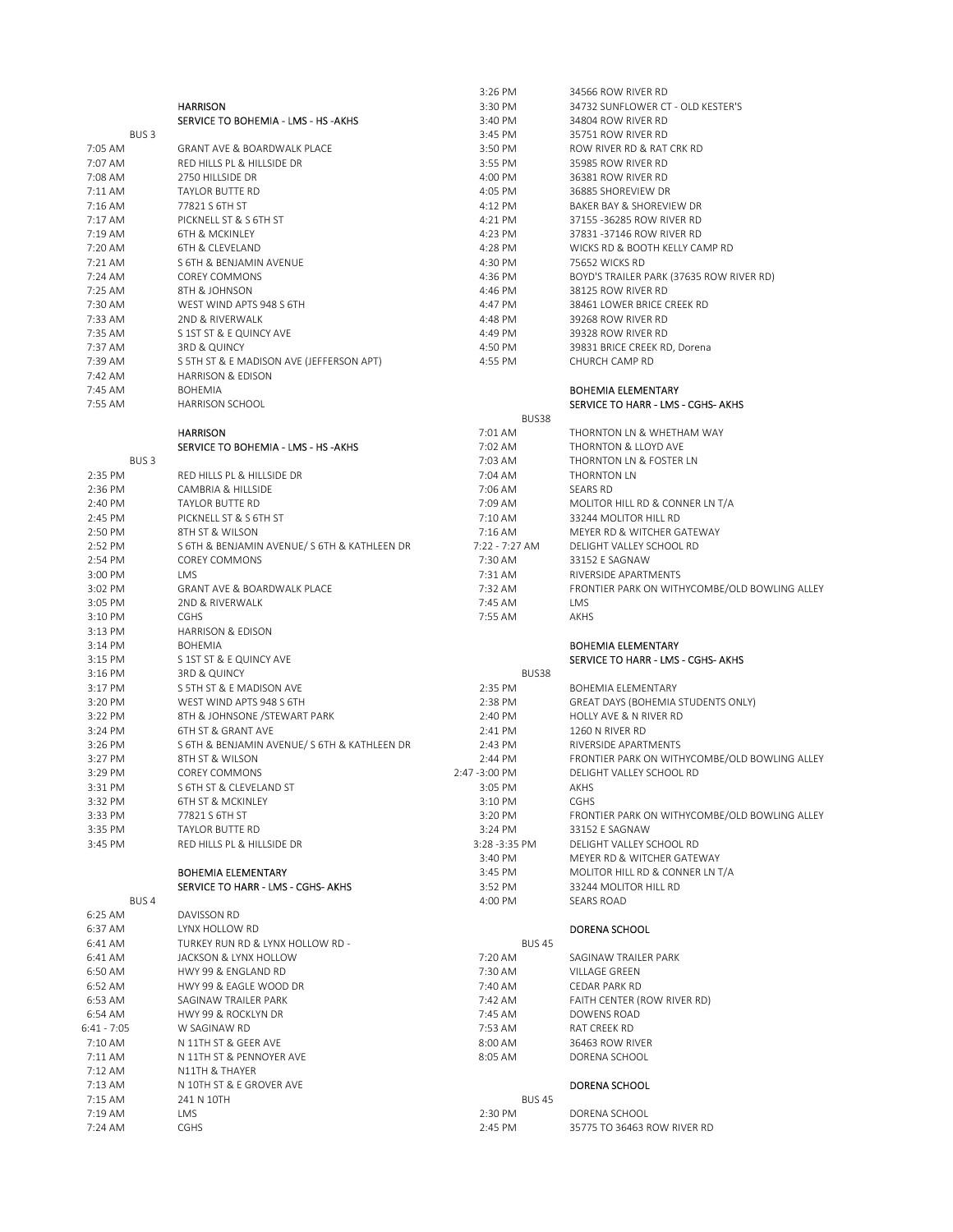| 7:38 AM<br>BIRCH & J<br>3:10 PM<br>DOWENS ROAD<br>7:42 AM<br><b>BIRCH &amp; M</b><br>3:15 PM<br><b>CEDAR PARK</b><br>7:45 AM<br>COTTON WOOD & O ST<br>3:19 PM<br>34834 SHOREVIEW DRIVE<br>7:47 AM<br>3:25 PM<br>MAIN & O<br><b>BAKER BAY</b><br>7:52 AM<br><b>BOHEMIA ELEMENTARY</b><br>3:30 PM<br>36885 SHOREVIEW DR<br>7:57 AM<br>CGHS<br>3:40 PM<br><b>GAROUTE RD</b><br>LMS<br>8:01 AM<br>3:50 - 4:04 PM<br>MOSBY CREEK RD<br>4:10 PM<br>VILLAGE GREEN<br>4:15 PM<br>SAGINAW TRAILER PARK<br><b>BOHEMIA ELEMENTARY</b><br>SERVICE TO HARR - LMS - CGHS- AKHS<br><b>BOHEMIA ELEMENTARY</b><br>BUS <sub>4</sub><br>2:35 PM<br><b>BUS43</b><br><b>BOHEMIA ELEMENTARY</b><br>2:40 PM<br>6:48 AM<br>P & ASH<br>31739 COTTAGE GROVE LORANE RD<br><b>6TH &amp; MAIN</b><br>6:50 AM<br>2:41 PM<br>BLACKS DR & RUDOLPH RD & COTTAGE<br>2:43 PM<br>8TH & GROVER<br>6:52 AM<br><b>VEATCH RD</b><br>2:45 PM<br>6:55 AM<br>10TH & VILLARD ST<br>30810 COTTAGE GROVE LORANE HWY<br>2:47 PM<br>N 10TH ST & E GROVER AVE<br>6:58 AM<br>80184 HAZELTON RD<br>2:49 PM<br>N 11TH & CHADWICK ST<br>7:01 AM<br>31220 COTTAGE GROVE LORANE RD<br>2:51 PM<br>N 11TH ST & PENNOYER AVE<br>7:06 AM<br>31151 GOWDYVILLE RD - TURNAROUND<br>2:52 PM<br>N 11TH ST & GEER AVE<br>$7:12$ AM<br>GOWDYVILLE RD & HALDERMAN RD<br>GOWDYVILLE RD & GATES RD<br>3:00 PM<br>LMS<br>7:14 AM<br><b>CGHS</b><br>7:19 AM<br>3:10 PM<br><b>CEMETERY &amp; ASH</b><br>7:28 AM<br>3:15 PM<br>BIRCH & J<br>600 BENNETT CREEK RD TO 3200<br>COTTON WOOD & O ST<br>7:38 AM<br>$3:16$ PM<br>1260 N RIVER RD<br>3:18 PM<br>7:40 AM<br>HOLLY AVE & N RIVER RD<br>MAIN & O<br>3:20 PM<br>7:41 AM<br>6TH & MAIN<br><b>GREAT DAYS</b><br>3:21 PM<br>LIBRARY (8TH & GIBBS)<br>7:45 AM<br><b>BOHEMIA ELEMENTARY</b><br>3:23 PM<br>10TH & VILLARD ST<br>7:47 AM<br>BOYCE & SONS - RIVER ROAD<br>3:24 PM<br>N 10TH ST & E GROVER AVE<br>7:50 AM<br><b>HARRISON ELEMENTARY</b><br>3:25 PM<br>11TH & THAYER ST<br>3:26 PM<br>N 11TH ST & PENNOYER AVE<br><b>BOHEMIA ELEMENTARY</b><br>3:27 PM<br>N 11TH ST & GEER AVE<br><b>BUS 43</b><br>3:28 -3:35 PM<br>W SAGINAW RD<br>3:37 PM<br>2:35 PM<br><b>HWY 99 &amp; ROCKLYN DR</b><br><b>BOHEMIA ELEMENTARY</b><br>3:39 PM<br>SAGINAW TRAILER PARK<br>2:37 PM<br>CEMETERY & ASH<br>3:40 PM<br>HWY 99 & EAGLE WOOD DR<br>2:40 PM<br>BIRCH & J<br>3:42 PM<br>2:42 PM<br>COTTON WOOD & O ST<br>ENGLAND RD<br>3:44 -3:57 PM<br>LYNX HOLLOW RD<br>2:43 PM<br>MAIN & O<br>4:01 PM<br><b>GATEWAY APARTMENTS</b><br>DAVISSON RD<br>2:47 PM<br><b>LMS</b><br>3:00 PM<br><b>HARRISON ELEMENTARY</b><br>CGHS<br>3:10 PM<br>SERVICE TO BOHEMIA - LMS - HS -AKHS<br>3:15 PM<br>HOLLY AVE & N RIVER RD<br>BUS <sub>8</sub><br>3:17 PM<br><b>BENNETT CREEK RD</b><br>6:46 AM<br>MOSBY CREEK RD & PERKINS CREEK RD -<br>3:24 PM<br>BOYCE & SONS - RIVER ROAD<br>7:00 -7:05 AM<br><b>GAROUTTE RD</b><br>3:27 PM<br>RIVERSIDE APARTMENTS<br>$7:10$ AM<br><b>BIGLOW &amp; LAYNG RD</b><br>3:32 PM<br><b>GATEWAY APARTMENTS</b><br>$7:15$ AM<br><b>BRYSON SEARS RD</b><br>3:38 PM<br>CEMETERY & ASH<br>7:19 AM<br>3:42 PM<br>GOWDYVILLE RD & GATES RD<br>GLORIA ANNE LN & CEDAR PARK RD<br>CEDAR PARK RD SOUTH<br>GOWDYVILLE RD & HALDERMAN RD<br>7:21 AM<br>3:44 PM<br>7:24 AM<br>E WASHINGTON AVE & S 16TH ST<br>3:47 PM<br><b>VEATCH RD</b><br>7:25 AM<br>N 16TH ST & E GIBBS AVE<br>3:54 PM<br>31220 COTTAGE GROVE LORANE RD<br>7:30 AM<br>OSTRANDER LN<br>80184 HAZELTON RD<br>3:58 PM<br>7:32 AM<br>N DOUGLAS ST & PENNOYER<br>30810 COTTAGE GROVE LORANE HWY<br>4:04 PM<br>7:35 AM<br>E CHAMBERLAIN AVE & N 16TH ST<br>4:09 PM<br>BLACKS DR & RUDOLPH RD & COTTAGE<br>7:36 AM<br>16TH & CURRY<br>4:14 PM<br>31739 COTTAGE GROVE LORANE RD<br>7:45 AM<br>HARRISON ELEMENTARY<br><b>LONDON</b><br><b>BUS 44</b><br><b>HARRISON ELEMENTARY</b><br>SERVICE TO BOHEMIA - LMS - HS<br>6:45 AM<br><b>GRANT &amp; BOARDWALK</b><br>BUS <sub>8</sub><br>6:47 AM<br>MAIN & 6TH<br>2:35 PM<br>HARRISON ELEMENTARY<br>6:50 AM<br>BOHEMIA ELEMENTARY<br>2:40 PM<br>E WASHINGTON AVE & S 16TH ST<br>7:05 AM<br><b>HWY 99</b><br>2:42 PM<br>N 16TH ST & E GIBBS AVE<br>7:07 AM<br>KENADY LN & HWY 99<br>2:44 PM<br>7:20 AM<br>MARTIN CREEK & BURKETT<br>16TH & CURRY<br>2:46 PM<br>E CHAMBERLAIN AVE & N 16TH ST<br>7:22 AM<br>6TH & CLEVELAND<br>2:48 PM<br>N DOUGLAS ST<br>7:35 AM<br>DOOLITTLE & RESERVOIR<br>2:50 PM<br>7:37 AM<br>OSTRANDER LN<br>WILSON CREEK RD<br>2:52 PM<br>7:44 AM<br>SHOESTRING ROAD<br>HARVEY RD<br>2:55 PM<br>GATEWAY APARTMENTS<br>72750 LONDON ROAD<br>7:46 AM<br>3:00 PM<br>7:47 AM<br>LMS<br>FIRECLAY<br>3:10 PM<br><b>CGHS</b><br>7:51 AM<br>7:55 AM<br>3:18 PM<br>SWIMMING POOL<br>71291 LONDON ROAD | 7:32 AM | LIBRARY (8TH & GIBBS) | 2:55 PM | RAT CREEK RD                       |
|----------------------------------------------------------------------------------------------------------------------------------------------------------------------------------------------------------------------------------------------------------------------------------------------------------------------------------------------------------------------------------------------------------------------------------------------------------------------------------------------------------------------------------------------------------------------------------------------------------------------------------------------------------------------------------------------------------------------------------------------------------------------------------------------------------------------------------------------------------------------------------------------------------------------------------------------------------------------------------------------------------------------------------------------------------------------------------------------------------------------------------------------------------------------------------------------------------------------------------------------------------------------------------------------------------------------------------------------------------------------------------------------------------------------------------------------------------------------------------------------------------------------------------------------------------------------------------------------------------------------------------------------------------------------------------------------------------------------------------------------------------------------------------------------------------------------------------------------------------------------------------------------------------------------------------------------------------------------------------------------------------------------------------------------------------------------------------------------------------------------------------------------------------------------------------------------------------------------------------------------------------------------------------------------------------------------------------------------------------------------------------------------------------------------------------------------------------------------------------------------------------------------------------------------------------------------------------------------------------------------------------------------------------------------------------------------------------------------------------------------------------------------------------------------------------------------------------------------------------------------------------------------------------------------------------------------------------------------------------------------------------------------------------------------------------------------------------------------------------------------------------------------------------------------------------------------------------------------------------------------------------------------------------------------------------------------------------------------------------------------------------------------------------------------------------------------------------------------------------------------------------------------------------------------------------------------------------------------------------------------------------------------------------------------------------------------------------------------------------------------------------------------------------------------------------------------------------------------------------------------------------------------------------------------------------------------------------------------------------------------------------------------------------------------------------------------------------------------------------------------------------------------------------------------------------------------------------------------------------------------------------------------------------------------------------------------------------------------------------------------------------------------------------------------------------------------------------------------------------------------------------------------------------------------------------------------------------------------------------------------------------------------------------------------------------------------------|---------|-----------------------|---------|------------------------------------|
|                                                                                                                                                                                                                                                                                                                                                                                                                                                                                                                                                                                                                                                                                                                                                                                                                                                                                                                                                                                                                                                                                                                                                                                                                                                                                                                                                                                                                                                                                                                                                                                                                                                                                                                                                                                                                                                                                                                                                                                                                                                                                                                                                                                                                                                                                                                                                                                                                                                                                                                                                                                                                                                                                                                                                                                                                                                                                                                                                                                                                                                                                                                                                                                                                                                                                                                                                                                                                                                                                                                                                                                                                                                                                                                                                                                                                                                                                                                                                                                                                                                                                                                                                                                                                                                                                                                                                                                                                                                                                                                                                                                                                                                                                                    |         |                       |         |                                    |
|                                                                                                                                                                                                                                                                                                                                                                                                                                                                                                                                                                                                                                                                                                                                                                                                                                                                                                                                                                                                                                                                                                                                                                                                                                                                                                                                                                                                                                                                                                                                                                                                                                                                                                                                                                                                                                                                                                                                                                                                                                                                                                                                                                                                                                                                                                                                                                                                                                                                                                                                                                                                                                                                                                                                                                                                                                                                                                                                                                                                                                                                                                                                                                                                                                                                                                                                                                                                                                                                                                                                                                                                                                                                                                                                                                                                                                                                                                                                                                                                                                                                                                                                                                                                                                                                                                                                                                                                                                                                                                                                                                                                                                                                                                    |         |                       |         |                                    |
|                                                                                                                                                                                                                                                                                                                                                                                                                                                                                                                                                                                                                                                                                                                                                                                                                                                                                                                                                                                                                                                                                                                                                                                                                                                                                                                                                                                                                                                                                                                                                                                                                                                                                                                                                                                                                                                                                                                                                                                                                                                                                                                                                                                                                                                                                                                                                                                                                                                                                                                                                                                                                                                                                                                                                                                                                                                                                                                                                                                                                                                                                                                                                                                                                                                                                                                                                                                                                                                                                                                                                                                                                                                                                                                                                                                                                                                                                                                                                                                                                                                                                                                                                                                                                                                                                                                                                                                                                                                                                                                                                                                                                                                                                                    |         |                       |         |                                    |
|                                                                                                                                                                                                                                                                                                                                                                                                                                                                                                                                                                                                                                                                                                                                                                                                                                                                                                                                                                                                                                                                                                                                                                                                                                                                                                                                                                                                                                                                                                                                                                                                                                                                                                                                                                                                                                                                                                                                                                                                                                                                                                                                                                                                                                                                                                                                                                                                                                                                                                                                                                                                                                                                                                                                                                                                                                                                                                                                                                                                                                                                                                                                                                                                                                                                                                                                                                                                                                                                                                                                                                                                                                                                                                                                                                                                                                                                                                                                                                                                                                                                                                                                                                                                                                                                                                                                                                                                                                                                                                                                                                                                                                                                                                    |         |                       |         |                                    |
|                                                                                                                                                                                                                                                                                                                                                                                                                                                                                                                                                                                                                                                                                                                                                                                                                                                                                                                                                                                                                                                                                                                                                                                                                                                                                                                                                                                                                                                                                                                                                                                                                                                                                                                                                                                                                                                                                                                                                                                                                                                                                                                                                                                                                                                                                                                                                                                                                                                                                                                                                                                                                                                                                                                                                                                                                                                                                                                                                                                                                                                                                                                                                                                                                                                                                                                                                                                                                                                                                                                                                                                                                                                                                                                                                                                                                                                                                                                                                                                                                                                                                                                                                                                                                                                                                                                                                                                                                                                                                                                                                                                                                                                                                                    |         |                       |         |                                    |
|                                                                                                                                                                                                                                                                                                                                                                                                                                                                                                                                                                                                                                                                                                                                                                                                                                                                                                                                                                                                                                                                                                                                                                                                                                                                                                                                                                                                                                                                                                                                                                                                                                                                                                                                                                                                                                                                                                                                                                                                                                                                                                                                                                                                                                                                                                                                                                                                                                                                                                                                                                                                                                                                                                                                                                                                                                                                                                                                                                                                                                                                                                                                                                                                                                                                                                                                                                                                                                                                                                                                                                                                                                                                                                                                                                                                                                                                                                                                                                                                                                                                                                                                                                                                                                                                                                                                                                                                                                                                                                                                                                                                                                                                                                    |         |                       |         |                                    |
|                                                                                                                                                                                                                                                                                                                                                                                                                                                                                                                                                                                                                                                                                                                                                                                                                                                                                                                                                                                                                                                                                                                                                                                                                                                                                                                                                                                                                                                                                                                                                                                                                                                                                                                                                                                                                                                                                                                                                                                                                                                                                                                                                                                                                                                                                                                                                                                                                                                                                                                                                                                                                                                                                                                                                                                                                                                                                                                                                                                                                                                                                                                                                                                                                                                                                                                                                                                                                                                                                                                                                                                                                                                                                                                                                                                                                                                                                                                                                                                                                                                                                                                                                                                                                                                                                                                                                                                                                                                                                                                                                                                                                                                                                                    |         |                       |         |                                    |
|                                                                                                                                                                                                                                                                                                                                                                                                                                                                                                                                                                                                                                                                                                                                                                                                                                                                                                                                                                                                                                                                                                                                                                                                                                                                                                                                                                                                                                                                                                                                                                                                                                                                                                                                                                                                                                                                                                                                                                                                                                                                                                                                                                                                                                                                                                                                                                                                                                                                                                                                                                                                                                                                                                                                                                                                                                                                                                                                                                                                                                                                                                                                                                                                                                                                                                                                                                                                                                                                                                                                                                                                                                                                                                                                                                                                                                                                                                                                                                                                                                                                                                                                                                                                                                                                                                                                                                                                                                                                                                                                                                                                                                                                                                    |         |                       |         |                                    |
|                                                                                                                                                                                                                                                                                                                                                                                                                                                                                                                                                                                                                                                                                                                                                                                                                                                                                                                                                                                                                                                                                                                                                                                                                                                                                                                                                                                                                                                                                                                                                                                                                                                                                                                                                                                                                                                                                                                                                                                                                                                                                                                                                                                                                                                                                                                                                                                                                                                                                                                                                                                                                                                                                                                                                                                                                                                                                                                                                                                                                                                                                                                                                                                                                                                                                                                                                                                                                                                                                                                                                                                                                                                                                                                                                                                                                                                                                                                                                                                                                                                                                                                                                                                                                                                                                                                                                                                                                                                                                                                                                                                                                                                                                                    |         |                       |         |                                    |
|                                                                                                                                                                                                                                                                                                                                                                                                                                                                                                                                                                                                                                                                                                                                                                                                                                                                                                                                                                                                                                                                                                                                                                                                                                                                                                                                                                                                                                                                                                                                                                                                                                                                                                                                                                                                                                                                                                                                                                                                                                                                                                                                                                                                                                                                                                                                                                                                                                                                                                                                                                                                                                                                                                                                                                                                                                                                                                                                                                                                                                                                                                                                                                                                                                                                                                                                                                                                                                                                                                                                                                                                                                                                                                                                                                                                                                                                                                                                                                                                                                                                                                                                                                                                                                                                                                                                                                                                                                                                                                                                                                                                                                                                                                    |         |                       |         |                                    |
|                                                                                                                                                                                                                                                                                                                                                                                                                                                                                                                                                                                                                                                                                                                                                                                                                                                                                                                                                                                                                                                                                                                                                                                                                                                                                                                                                                                                                                                                                                                                                                                                                                                                                                                                                                                                                                                                                                                                                                                                                                                                                                                                                                                                                                                                                                                                                                                                                                                                                                                                                                                                                                                                                                                                                                                                                                                                                                                                                                                                                                                                                                                                                                                                                                                                                                                                                                                                                                                                                                                                                                                                                                                                                                                                                                                                                                                                                                                                                                                                                                                                                                                                                                                                                                                                                                                                                                                                                                                                                                                                                                                                                                                                                                    |         |                       |         |                                    |
|                                                                                                                                                                                                                                                                                                                                                                                                                                                                                                                                                                                                                                                                                                                                                                                                                                                                                                                                                                                                                                                                                                                                                                                                                                                                                                                                                                                                                                                                                                                                                                                                                                                                                                                                                                                                                                                                                                                                                                                                                                                                                                                                                                                                                                                                                                                                                                                                                                                                                                                                                                                                                                                                                                                                                                                                                                                                                                                                                                                                                                                                                                                                                                                                                                                                                                                                                                                                                                                                                                                                                                                                                                                                                                                                                                                                                                                                                                                                                                                                                                                                                                                                                                                                                                                                                                                                                                                                                                                                                                                                                                                                                                                                                                    |         |                       |         | SERVICE TO HARR - LMS - CGHS- AKHS |
|                                                                                                                                                                                                                                                                                                                                                                                                                                                                                                                                                                                                                                                                                                                                                                                                                                                                                                                                                                                                                                                                                                                                                                                                                                                                                                                                                                                                                                                                                                                                                                                                                                                                                                                                                                                                                                                                                                                                                                                                                                                                                                                                                                                                                                                                                                                                                                                                                                                                                                                                                                                                                                                                                                                                                                                                                                                                                                                                                                                                                                                                                                                                                                                                                                                                                                                                                                                                                                                                                                                                                                                                                                                                                                                                                                                                                                                                                                                                                                                                                                                                                                                                                                                                                                                                                                                                                                                                                                                                                                                                                                                                                                                                                                    |         |                       |         |                                    |
|                                                                                                                                                                                                                                                                                                                                                                                                                                                                                                                                                                                                                                                                                                                                                                                                                                                                                                                                                                                                                                                                                                                                                                                                                                                                                                                                                                                                                                                                                                                                                                                                                                                                                                                                                                                                                                                                                                                                                                                                                                                                                                                                                                                                                                                                                                                                                                                                                                                                                                                                                                                                                                                                                                                                                                                                                                                                                                                                                                                                                                                                                                                                                                                                                                                                                                                                                                                                                                                                                                                                                                                                                                                                                                                                                                                                                                                                                                                                                                                                                                                                                                                                                                                                                                                                                                                                                                                                                                                                                                                                                                                                                                                                                                    |         |                       |         |                                    |
|                                                                                                                                                                                                                                                                                                                                                                                                                                                                                                                                                                                                                                                                                                                                                                                                                                                                                                                                                                                                                                                                                                                                                                                                                                                                                                                                                                                                                                                                                                                                                                                                                                                                                                                                                                                                                                                                                                                                                                                                                                                                                                                                                                                                                                                                                                                                                                                                                                                                                                                                                                                                                                                                                                                                                                                                                                                                                                                                                                                                                                                                                                                                                                                                                                                                                                                                                                                                                                                                                                                                                                                                                                                                                                                                                                                                                                                                                                                                                                                                                                                                                                                                                                                                                                                                                                                                                                                                                                                                                                                                                                                                                                                                                                    |         |                       |         |                                    |
|                                                                                                                                                                                                                                                                                                                                                                                                                                                                                                                                                                                                                                                                                                                                                                                                                                                                                                                                                                                                                                                                                                                                                                                                                                                                                                                                                                                                                                                                                                                                                                                                                                                                                                                                                                                                                                                                                                                                                                                                                                                                                                                                                                                                                                                                                                                                                                                                                                                                                                                                                                                                                                                                                                                                                                                                                                                                                                                                                                                                                                                                                                                                                                                                                                                                                                                                                                                                                                                                                                                                                                                                                                                                                                                                                                                                                                                                                                                                                                                                                                                                                                                                                                                                                                                                                                                                                                                                                                                                                                                                                                                                                                                                                                    |         |                       |         |                                    |
|                                                                                                                                                                                                                                                                                                                                                                                                                                                                                                                                                                                                                                                                                                                                                                                                                                                                                                                                                                                                                                                                                                                                                                                                                                                                                                                                                                                                                                                                                                                                                                                                                                                                                                                                                                                                                                                                                                                                                                                                                                                                                                                                                                                                                                                                                                                                                                                                                                                                                                                                                                                                                                                                                                                                                                                                                                                                                                                                                                                                                                                                                                                                                                                                                                                                                                                                                                                                                                                                                                                                                                                                                                                                                                                                                                                                                                                                                                                                                                                                                                                                                                                                                                                                                                                                                                                                                                                                                                                                                                                                                                                                                                                                                                    |         |                       |         |                                    |
|                                                                                                                                                                                                                                                                                                                                                                                                                                                                                                                                                                                                                                                                                                                                                                                                                                                                                                                                                                                                                                                                                                                                                                                                                                                                                                                                                                                                                                                                                                                                                                                                                                                                                                                                                                                                                                                                                                                                                                                                                                                                                                                                                                                                                                                                                                                                                                                                                                                                                                                                                                                                                                                                                                                                                                                                                                                                                                                                                                                                                                                                                                                                                                                                                                                                                                                                                                                                                                                                                                                                                                                                                                                                                                                                                                                                                                                                                                                                                                                                                                                                                                                                                                                                                                                                                                                                                                                                                                                                                                                                                                                                                                                                                                    |         |                       |         |                                    |
|                                                                                                                                                                                                                                                                                                                                                                                                                                                                                                                                                                                                                                                                                                                                                                                                                                                                                                                                                                                                                                                                                                                                                                                                                                                                                                                                                                                                                                                                                                                                                                                                                                                                                                                                                                                                                                                                                                                                                                                                                                                                                                                                                                                                                                                                                                                                                                                                                                                                                                                                                                                                                                                                                                                                                                                                                                                                                                                                                                                                                                                                                                                                                                                                                                                                                                                                                                                                                                                                                                                                                                                                                                                                                                                                                                                                                                                                                                                                                                                                                                                                                                                                                                                                                                                                                                                                                                                                                                                                                                                                                                                                                                                                                                    |         |                       |         |                                    |
|                                                                                                                                                                                                                                                                                                                                                                                                                                                                                                                                                                                                                                                                                                                                                                                                                                                                                                                                                                                                                                                                                                                                                                                                                                                                                                                                                                                                                                                                                                                                                                                                                                                                                                                                                                                                                                                                                                                                                                                                                                                                                                                                                                                                                                                                                                                                                                                                                                                                                                                                                                                                                                                                                                                                                                                                                                                                                                                                                                                                                                                                                                                                                                                                                                                                                                                                                                                                                                                                                                                                                                                                                                                                                                                                                                                                                                                                                                                                                                                                                                                                                                                                                                                                                                                                                                                                                                                                                                                                                                                                                                                                                                                                                                    |         |                       |         |                                    |
|                                                                                                                                                                                                                                                                                                                                                                                                                                                                                                                                                                                                                                                                                                                                                                                                                                                                                                                                                                                                                                                                                                                                                                                                                                                                                                                                                                                                                                                                                                                                                                                                                                                                                                                                                                                                                                                                                                                                                                                                                                                                                                                                                                                                                                                                                                                                                                                                                                                                                                                                                                                                                                                                                                                                                                                                                                                                                                                                                                                                                                                                                                                                                                                                                                                                                                                                                                                                                                                                                                                                                                                                                                                                                                                                                                                                                                                                                                                                                                                                                                                                                                                                                                                                                                                                                                                                                                                                                                                                                                                                                                                                                                                                                                    |         |                       |         |                                    |
|                                                                                                                                                                                                                                                                                                                                                                                                                                                                                                                                                                                                                                                                                                                                                                                                                                                                                                                                                                                                                                                                                                                                                                                                                                                                                                                                                                                                                                                                                                                                                                                                                                                                                                                                                                                                                                                                                                                                                                                                                                                                                                                                                                                                                                                                                                                                                                                                                                                                                                                                                                                                                                                                                                                                                                                                                                                                                                                                                                                                                                                                                                                                                                                                                                                                                                                                                                                                                                                                                                                                                                                                                                                                                                                                                                                                                                                                                                                                                                                                                                                                                                                                                                                                                                                                                                                                                                                                                                                                                                                                                                                                                                                                                                    |         |                       |         |                                    |
|                                                                                                                                                                                                                                                                                                                                                                                                                                                                                                                                                                                                                                                                                                                                                                                                                                                                                                                                                                                                                                                                                                                                                                                                                                                                                                                                                                                                                                                                                                                                                                                                                                                                                                                                                                                                                                                                                                                                                                                                                                                                                                                                                                                                                                                                                                                                                                                                                                                                                                                                                                                                                                                                                                                                                                                                                                                                                                                                                                                                                                                                                                                                                                                                                                                                                                                                                                                                                                                                                                                                                                                                                                                                                                                                                                                                                                                                                                                                                                                                                                                                                                                                                                                                                                                                                                                                                                                                                                                                                                                                                                                                                                                                                                    |         |                       |         |                                    |
|                                                                                                                                                                                                                                                                                                                                                                                                                                                                                                                                                                                                                                                                                                                                                                                                                                                                                                                                                                                                                                                                                                                                                                                                                                                                                                                                                                                                                                                                                                                                                                                                                                                                                                                                                                                                                                                                                                                                                                                                                                                                                                                                                                                                                                                                                                                                                                                                                                                                                                                                                                                                                                                                                                                                                                                                                                                                                                                                                                                                                                                                                                                                                                                                                                                                                                                                                                                                                                                                                                                                                                                                                                                                                                                                                                                                                                                                                                                                                                                                                                                                                                                                                                                                                                                                                                                                                                                                                                                                                                                                                                                                                                                                                                    |         |                       |         |                                    |
|                                                                                                                                                                                                                                                                                                                                                                                                                                                                                                                                                                                                                                                                                                                                                                                                                                                                                                                                                                                                                                                                                                                                                                                                                                                                                                                                                                                                                                                                                                                                                                                                                                                                                                                                                                                                                                                                                                                                                                                                                                                                                                                                                                                                                                                                                                                                                                                                                                                                                                                                                                                                                                                                                                                                                                                                                                                                                                                                                                                                                                                                                                                                                                                                                                                                                                                                                                                                                                                                                                                                                                                                                                                                                                                                                                                                                                                                                                                                                                                                                                                                                                                                                                                                                                                                                                                                                                                                                                                                                                                                                                                                                                                                                                    |         |                       |         |                                    |
|                                                                                                                                                                                                                                                                                                                                                                                                                                                                                                                                                                                                                                                                                                                                                                                                                                                                                                                                                                                                                                                                                                                                                                                                                                                                                                                                                                                                                                                                                                                                                                                                                                                                                                                                                                                                                                                                                                                                                                                                                                                                                                                                                                                                                                                                                                                                                                                                                                                                                                                                                                                                                                                                                                                                                                                                                                                                                                                                                                                                                                                                                                                                                                                                                                                                                                                                                                                                                                                                                                                                                                                                                                                                                                                                                                                                                                                                                                                                                                                                                                                                                                                                                                                                                                                                                                                                                                                                                                                                                                                                                                                                                                                                                                    |         |                       |         |                                    |
|                                                                                                                                                                                                                                                                                                                                                                                                                                                                                                                                                                                                                                                                                                                                                                                                                                                                                                                                                                                                                                                                                                                                                                                                                                                                                                                                                                                                                                                                                                                                                                                                                                                                                                                                                                                                                                                                                                                                                                                                                                                                                                                                                                                                                                                                                                                                                                                                                                                                                                                                                                                                                                                                                                                                                                                                                                                                                                                                                                                                                                                                                                                                                                                                                                                                                                                                                                                                                                                                                                                                                                                                                                                                                                                                                                                                                                                                                                                                                                                                                                                                                                                                                                                                                                                                                                                                                                                                                                                                                                                                                                                                                                                                                                    |         |                       |         |                                    |
|                                                                                                                                                                                                                                                                                                                                                                                                                                                                                                                                                                                                                                                                                                                                                                                                                                                                                                                                                                                                                                                                                                                                                                                                                                                                                                                                                                                                                                                                                                                                                                                                                                                                                                                                                                                                                                                                                                                                                                                                                                                                                                                                                                                                                                                                                                                                                                                                                                                                                                                                                                                                                                                                                                                                                                                                                                                                                                                                                                                                                                                                                                                                                                                                                                                                                                                                                                                                                                                                                                                                                                                                                                                                                                                                                                                                                                                                                                                                                                                                                                                                                                                                                                                                                                                                                                                                                                                                                                                                                                                                                                                                                                                                                                    |         |                       |         |                                    |
|                                                                                                                                                                                                                                                                                                                                                                                                                                                                                                                                                                                                                                                                                                                                                                                                                                                                                                                                                                                                                                                                                                                                                                                                                                                                                                                                                                                                                                                                                                                                                                                                                                                                                                                                                                                                                                                                                                                                                                                                                                                                                                                                                                                                                                                                                                                                                                                                                                                                                                                                                                                                                                                                                                                                                                                                                                                                                                                                                                                                                                                                                                                                                                                                                                                                                                                                                                                                                                                                                                                                                                                                                                                                                                                                                                                                                                                                                                                                                                                                                                                                                                                                                                                                                                                                                                                                                                                                                                                                                                                                                                                                                                                                                                    |         |                       |         |                                    |
|                                                                                                                                                                                                                                                                                                                                                                                                                                                                                                                                                                                                                                                                                                                                                                                                                                                                                                                                                                                                                                                                                                                                                                                                                                                                                                                                                                                                                                                                                                                                                                                                                                                                                                                                                                                                                                                                                                                                                                                                                                                                                                                                                                                                                                                                                                                                                                                                                                                                                                                                                                                                                                                                                                                                                                                                                                                                                                                                                                                                                                                                                                                                                                                                                                                                                                                                                                                                                                                                                                                                                                                                                                                                                                                                                                                                                                                                                                                                                                                                                                                                                                                                                                                                                                                                                                                                                                                                                                                                                                                                                                                                                                                                                                    |         |                       |         |                                    |
|                                                                                                                                                                                                                                                                                                                                                                                                                                                                                                                                                                                                                                                                                                                                                                                                                                                                                                                                                                                                                                                                                                                                                                                                                                                                                                                                                                                                                                                                                                                                                                                                                                                                                                                                                                                                                                                                                                                                                                                                                                                                                                                                                                                                                                                                                                                                                                                                                                                                                                                                                                                                                                                                                                                                                                                                                                                                                                                                                                                                                                                                                                                                                                                                                                                                                                                                                                                                                                                                                                                                                                                                                                                                                                                                                                                                                                                                                                                                                                                                                                                                                                                                                                                                                                                                                                                                                                                                                                                                                                                                                                                                                                                                                                    |         |                       |         |                                    |
|                                                                                                                                                                                                                                                                                                                                                                                                                                                                                                                                                                                                                                                                                                                                                                                                                                                                                                                                                                                                                                                                                                                                                                                                                                                                                                                                                                                                                                                                                                                                                                                                                                                                                                                                                                                                                                                                                                                                                                                                                                                                                                                                                                                                                                                                                                                                                                                                                                                                                                                                                                                                                                                                                                                                                                                                                                                                                                                                                                                                                                                                                                                                                                                                                                                                                                                                                                                                                                                                                                                                                                                                                                                                                                                                                                                                                                                                                                                                                                                                                                                                                                                                                                                                                                                                                                                                                                                                                                                                                                                                                                                                                                                                                                    |         |                       |         |                                    |
|                                                                                                                                                                                                                                                                                                                                                                                                                                                                                                                                                                                                                                                                                                                                                                                                                                                                                                                                                                                                                                                                                                                                                                                                                                                                                                                                                                                                                                                                                                                                                                                                                                                                                                                                                                                                                                                                                                                                                                                                                                                                                                                                                                                                                                                                                                                                                                                                                                                                                                                                                                                                                                                                                                                                                                                                                                                                                                                                                                                                                                                                                                                                                                                                                                                                                                                                                                                                                                                                                                                                                                                                                                                                                                                                                                                                                                                                                                                                                                                                                                                                                                                                                                                                                                                                                                                                                                                                                                                                                                                                                                                                                                                                                                    |         |                       |         |                                    |
|                                                                                                                                                                                                                                                                                                                                                                                                                                                                                                                                                                                                                                                                                                                                                                                                                                                                                                                                                                                                                                                                                                                                                                                                                                                                                                                                                                                                                                                                                                                                                                                                                                                                                                                                                                                                                                                                                                                                                                                                                                                                                                                                                                                                                                                                                                                                                                                                                                                                                                                                                                                                                                                                                                                                                                                                                                                                                                                                                                                                                                                                                                                                                                                                                                                                                                                                                                                                                                                                                                                                                                                                                                                                                                                                                                                                                                                                                                                                                                                                                                                                                                                                                                                                                                                                                                                                                                                                                                                                                                                                                                                                                                                                                                    |         |                       |         | SERVICE TO HARR - LMS - CGHS- AKHS |
|                                                                                                                                                                                                                                                                                                                                                                                                                                                                                                                                                                                                                                                                                                                                                                                                                                                                                                                                                                                                                                                                                                                                                                                                                                                                                                                                                                                                                                                                                                                                                                                                                                                                                                                                                                                                                                                                                                                                                                                                                                                                                                                                                                                                                                                                                                                                                                                                                                                                                                                                                                                                                                                                                                                                                                                                                                                                                                                                                                                                                                                                                                                                                                                                                                                                                                                                                                                                                                                                                                                                                                                                                                                                                                                                                                                                                                                                                                                                                                                                                                                                                                                                                                                                                                                                                                                                                                                                                                                                                                                                                                                                                                                                                                    |         |                       |         |                                    |
|                                                                                                                                                                                                                                                                                                                                                                                                                                                                                                                                                                                                                                                                                                                                                                                                                                                                                                                                                                                                                                                                                                                                                                                                                                                                                                                                                                                                                                                                                                                                                                                                                                                                                                                                                                                                                                                                                                                                                                                                                                                                                                                                                                                                                                                                                                                                                                                                                                                                                                                                                                                                                                                                                                                                                                                                                                                                                                                                                                                                                                                                                                                                                                                                                                                                                                                                                                                                                                                                                                                                                                                                                                                                                                                                                                                                                                                                                                                                                                                                                                                                                                                                                                                                                                                                                                                                                                                                                                                                                                                                                                                                                                                                                                    |         |                       |         |                                    |
|                                                                                                                                                                                                                                                                                                                                                                                                                                                                                                                                                                                                                                                                                                                                                                                                                                                                                                                                                                                                                                                                                                                                                                                                                                                                                                                                                                                                                                                                                                                                                                                                                                                                                                                                                                                                                                                                                                                                                                                                                                                                                                                                                                                                                                                                                                                                                                                                                                                                                                                                                                                                                                                                                                                                                                                                                                                                                                                                                                                                                                                                                                                                                                                                                                                                                                                                                                                                                                                                                                                                                                                                                                                                                                                                                                                                                                                                                                                                                                                                                                                                                                                                                                                                                                                                                                                                                                                                                                                                                                                                                                                                                                                                                                    |         |                       |         |                                    |
|                                                                                                                                                                                                                                                                                                                                                                                                                                                                                                                                                                                                                                                                                                                                                                                                                                                                                                                                                                                                                                                                                                                                                                                                                                                                                                                                                                                                                                                                                                                                                                                                                                                                                                                                                                                                                                                                                                                                                                                                                                                                                                                                                                                                                                                                                                                                                                                                                                                                                                                                                                                                                                                                                                                                                                                                                                                                                                                                                                                                                                                                                                                                                                                                                                                                                                                                                                                                                                                                                                                                                                                                                                                                                                                                                                                                                                                                                                                                                                                                                                                                                                                                                                                                                                                                                                                                                                                                                                                                                                                                                                                                                                                                                                    |         |                       |         |                                    |
|                                                                                                                                                                                                                                                                                                                                                                                                                                                                                                                                                                                                                                                                                                                                                                                                                                                                                                                                                                                                                                                                                                                                                                                                                                                                                                                                                                                                                                                                                                                                                                                                                                                                                                                                                                                                                                                                                                                                                                                                                                                                                                                                                                                                                                                                                                                                                                                                                                                                                                                                                                                                                                                                                                                                                                                                                                                                                                                                                                                                                                                                                                                                                                                                                                                                                                                                                                                                                                                                                                                                                                                                                                                                                                                                                                                                                                                                                                                                                                                                                                                                                                                                                                                                                                                                                                                                                                                                                                                                                                                                                                                                                                                                                                    |         |                       |         |                                    |
|                                                                                                                                                                                                                                                                                                                                                                                                                                                                                                                                                                                                                                                                                                                                                                                                                                                                                                                                                                                                                                                                                                                                                                                                                                                                                                                                                                                                                                                                                                                                                                                                                                                                                                                                                                                                                                                                                                                                                                                                                                                                                                                                                                                                                                                                                                                                                                                                                                                                                                                                                                                                                                                                                                                                                                                                                                                                                                                                                                                                                                                                                                                                                                                                                                                                                                                                                                                                                                                                                                                                                                                                                                                                                                                                                                                                                                                                                                                                                                                                                                                                                                                                                                                                                                                                                                                                                                                                                                                                                                                                                                                                                                                                                                    |         |                       |         |                                    |
|                                                                                                                                                                                                                                                                                                                                                                                                                                                                                                                                                                                                                                                                                                                                                                                                                                                                                                                                                                                                                                                                                                                                                                                                                                                                                                                                                                                                                                                                                                                                                                                                                                                                                                                                                                                                                                                                                                                                                                                                                                                                                                                                                                                                                                                                                                                                                                                                                                                                                                                                                                                                                                                                                                                                                                                                                                                                                                                                                                                                                                                                                                                                                                                                                                                                                                                                                                                                                                                                                                                                                                                                                                                                                                                                                                                                                                                                                                                                                                                                                                                                                                                                                                                                                                                                                                                                                                                                                                                                                                                                                                                                                                                                                                    |         |                       |         |                                    |
|                                                                                                                                                                                                                                                                                                                                                                                                                                                                                                                                                                                                                                                                                                                                                                                                                                                                                                                                                                                                                                                                                                                                                                                                                                                                                                                                                                                                                                                                                                                                                                                                                                                                                                                                                                                                                                                                                                                                                                                                                                                                                                                                                                                                                                                                                                                                                                                                                                                                                                                                                                                                                                                                                                                                                                                                                                                                                                                                                                                                                                                                                                                                                                                                                                                                                                                                                                                                                                                                                                                                                                                                                                                                                                                                                                                                                                                                                                                                                                                                                                                                                                                                                                                                                                                                                                                                                                                                                                                                                                                                                                                                                                                                                                    |         |                       |         |                                    |
|                                                                                                                                                                                                                                                                                                                                                                                                                                                                                                                                                                                                                                                                                                                                                                                                                                                                                                                                                                                                                                                                                                                                                                                                                                                                                                                                                                                                                                                                                                                                                                                                                                                                                                                                                                                                                                                                                                                                                                                                                                                                                                                                                                                                                                                                                                                                                                                                                                                                                                                                                                                                                                                                                                                                                                                                                                                                                                                                                                                                                                                                                                                                                                                                                                                                                                                                                                                                                                                                                                                                                                                                                                                                                                                                                                                                                                                                                                                                                                                                                                                                                                                                                                                                                                                                                                                                                                                                                                                                                                                                                                                                                                                                                                    |         |                       |         |                                    |
|                                                                                                                                                                                                                                                                                                                                                                                                                                                                                                                                                                                                                                                                                                                                                                                                                                                                                                                                                                                                                                                                                                                                                                                                                                                                                                                                                                                                                                                                                                                                                                                                                                                                                                                                                                                                                                                                                                                                                                                                                                                                                                                                                                                                                                                                                                                                                                                                                                                                                                                                                                                                                                                                                                                                                                                                                                                                                                                                                                                                                                                                                                                                                                                                                                                                                                                                                                                                                                                                                                                                                                                                                                                                                                                                                                                                                                                                                                                                                                                                                                                                                                                                                                                                                                                                                                                                                                                                                                                                                                                                                                                                                                                                                                    |         |                       |         |                                    |
|                                                                                                                                                                                                                                                                                                                                                                                                                                                                                                                                                                                                                                                                                                                                                                                                                                                                                                                                                                                                                                                                                                                                                                                                                                                                                                                                                                                                                                                                                                                                                                                                                                                                                                                                                                                                                                                                                                                                                                                                                                                                                                                                                                                                                                                                                                                                                                                                                                                                                                                                                                                                                                                                                                                                                                                                                                                                                                                                                                                                                                                                                                                                                                                                                                                                                                                                                                                                                                                                                                                                                                                                                                                                                                                                                                                                                                                                                                                                                                                                                                                                                                                                                                                                                                                                                                                                                                                                                                                                                                                                                                                                                                                                                                    |         |                       |         |                                    |
|                                                                                                                                                                                                                                                                                                                                                                                                                                                                                                                                                                                                                                                                                                                                                                                                                                                                                                                                                                                                                                                                                                                                                                                                                                                                                                                                                                                                                                                                                                                                                                                                                                                                                                                                                                                                                                                                                                                                                                                                                                                                                                                                                                                                                                                                                                                                                                                                                                                                                                                                                                                                                                                                                                                                                                                                                                                                                                                                                                                                                                                                                                                                                                                                                                                                                                                                                                                                                                                                                                                                                                                                                                                                                                                                                                                                                                                                                                                                                                                                                                                                                                                                                                                                                                                                                                                                                                                                                                                                                                                                                                                                                                                                                                    |         |                       |         |                                    |
|                                                                                                                                                                                                                                                                                                                                                                                                                                                                                                                                                                                                                                                                                                                                                                                                                                                                                                                                                                                                                                                                                                                                                                                                                                                                                                                                                                                                                                                                                                                                                                                                                                                                                                                                                                                                                                                                                                                                                                                                                                                                                                                                                                                                                                                                                                                                                                                                                                                                                                                                                                                                                                                                                                                                                                                                                                                                                                                                                                                                                                                                                                                                                                                                                                                                                                                                                                                                                                                                                                                                                                                                                                                                                                                                                                                                                                                                                                                                                                                                                                                                                                                                                                                                                                                                                                                                                                                                                                                                                                                                                                                                                                                                                                    |         |                       |         |                                    |
|                                                                                                                                                                                                                                                                                                                                                                                                                                                                                                                                                                                                                                                                                                                                                                                                                                                                                                                                                                                                                                                                                                                                                                                                                                                                                                                                                                                                                                                                                                                                                                                                                                                                                                                                                                                                                                                                                                                                                                                                                                                                                                                                                                                                                                                                                                                                                                                                                                                                                                                                                                                                                                                                                                                                                                                                                                                                                                                                                                                                                                                                                                                                                                                                                                                                                                                                                                                                                                                                                                                                                                                                                                                                                                                                                                                                                                                                                                                                                                                                                                                                                                                                                                                                                                                                                                                                                                                                                                                                                                                                                                                                                                                                                                    |         |                       |         |                                    |
|                                                                                                                                                                                                                                                                                                                                                                                                                                                                                                                                                                                                                                                                                                                                                                                                                                                                                                                                                                                                                                                                                                                                                                                                                                                                                                                                                                                                                                                                                                                                                                                                                                                                                                                                                                                                                                                                                                                                                                                                                                                                                                                                                                                                                                                                                                                                                                                                                                                                                                                                                                                                                                                                                                                                                                                                                                                                                                                                                                                                                                                                                                                                                                                                                                                                                                                                                                                                                                                                                                                                                                                                                                                                                                                                                                                                                                                                                                                                                                                                                                                                                                                                                                                                                                                                                                                                                                                                                                                                                                                                                                                                                                                                                                    |         |                       |         |                                    |
|                                                                                                                                                                                                                                                                                                                                                                                                                                                                                                                                                                                                                                                                                                                                                                                                                                                                                                                                                                                                                                                                                                                                                                                                                                                                                                                                                                                                                                                                                                                                                                                                                                                                                                                                                                                                                                                                                                                                                                                                                                                                                                                                                                                                                                                                                                                                                                                                                                                                                                                                                                                                                                                                                                                                                                                                                                                                                                                                                                                                                                                                                                                                                                                                                                                                                                                                                                                                                                                                                                                                                                                                                                                                                                                                                                                                                                                                                                                                                                                                                                                                                                                                                                                                                                                                                                                                                                                                                                                                                                                                                                                                                                                                                                    |         |                       |         |                                    |
|                                                                                                                                                                                                                                                                                                                                                                                                                                                                                                                                                                                                                                                                                                                                                                                                                                                                                                                                                                                                                                                                                                                                                                                                                                                                                                                                                                                                                                                                                                                                                                                                                                                                                                                                                                                                                                                                                                                                                                                                                                                                                                                                                                                                                                                                                                                                                                                                                                                                                                                                                                                                                                                                                                                                                                                                                                                                                                                                                                                                                                                                                                                                                                                                                                                                                                                                                                                                                                                                                                                                                                                                                                                                                                                                                                                                                                                                                                                                                                                                                                                                                                                                                                                                                                                                                                                                                                                                                                                                                                                                                                                                                                                                                                    |         |                       |         |                                    |
|                                                                                                                                                                                                                                                                                                                                                                                                                                                                                                                                                                                                                                                                                                                                                                                                                                                                                                                                                                                                                                                                                                                                                                                                                                                                                                                                                                                                                                                                                                                                                                                                                                                                                                                                                                                                                                                                                                                                                                                                                                                                                                                                                                                                                                                                                                                                                                                                                                                                                                                                                                                                                                                                                                                                                                                                                                                                                                                                                                                                                                                                                                                                                                                                                                                                                                                                                                                                                                                                                                                                                                                                                                                                                                                                                                                                                                                                                                                                                                                                                                                                                                                                                                                                                                                                                                                                                                                                                                                                                                                                                                                                                                                                                                    |         |                       |         |                                    |
|                                                                                                                                                                                                                                                                                                                                                                                                                                                                                                                                                                                                                                                                                                                                                                                                                                                                                                                                                                                                                                                                                                                                                                                                                                                                                                                                                                                                                                                                                                                                                                                                                                                                                                                                                                                                                                                                                                                                                                                                                                                                                                                                                                                                                                                                                                                                                                                                                                                                                                                                                                                                                                                                                                                                                                                                                                                                                                                                                                                                                                                                                                                                                                                                                                                                                                                                                                                                                                                                                                                                                                                                                                                                                                                                                                                                                                                                                                                                                                                                                                                                                                                                                                                                                                                                                                                                                                                                                                                                                                                                                                                                                                                                                                    |         |                       |         |                                    |
|                                                                                                                                                                                                                                                                                                                                                                                                                                                                                                                                                                                                                                                                                                                                                                                                                                                                                                                                                                                                                                                                                                                                                                                                                                                                                                                                                                                                                                                                                                                                                                                                                                                                                                                                                                                                                                                                                                                                                                                                                                                                                                                                                                                                                                                                                                                                                                                                                                                                                                                                                                                                                                                                                                                                                                                                                                                                                                                                                                                                                                                                                                                                                                                                                                                                                                                                                                                                                                                                                                                                                                                                                                                                                                                                                                                                                                                                                                                                                                                                                                                                                                                                                                                                                                                                                                                                                                                                                                                                                                                                                                                                                                                                                                    |         |                       |         |                                    |
|                                                                                                                                                                                                                                                                                                                                                                                                                                                                                                                                                                                                                                                                                                                                                                                                                                                                                                                                                                                                                                                                                                                                                                                                                                                                                                                                                                                                                                                                                                                                                                                                                                                                                                                                                                                                                                                                                                                                                                                                                                                                                                                                                                                                                                                                                                                                                                                                                                                                                                                                                                                                                                                                                                                                                                                                                                                                                                                                                                                                                                                                                                                                                                                                                                                                                                                                                                                                                                                                                                                                                                                                                                                                                                                                                                                                                                                                                                                                                                                                                                                                                                                                                                                                                                                                                                                                                                                                                                                                                                                                                                                                                                                                                                    |         |                       |         |                                    |
|                                                                                                                                                                                                                                                                                                                                                                                                                                                                                                                                                                                                                                                                                                                                                                                                                                                                                                                                                                                                                                                                                                                                                                                                                                                                                                                                                                                                                                                                                                                                                                                                                                                                                                                                                                                                                                                                                                                                                                                                                                                                                                                                                                                                                                                                                                                                                                                                                                                                                                                                                                                                                                                                                                                                                                                                                                                                                                                                                                                                                                                                                                                                                                                                                                                                                                                                                                                                                                                                                                                                                                                                                                                                                                                                                                                                                                                                                                                                                                                                                                                                                                                                                                                                                                                                                                                                                                                                                                                                                                                                                                                                                                                                                                    |         |                       |         |                                    |
|                                                                                                                                                                                                                                                                                                                                                                                                                                                                                                                                                                                                                                                                                                                                                                                                                                                                                                                                                                                                                                                                                                                                                                                                                                                                                                                                                                                                                                                                                                                                                                                                                                                                                                                                                                                                                                                                                                                                                                                                                                                                                                                                                                                                                                                                                                                                                                                                                                                                                                                                                                                                                                                                                                                                                                                                                                                                                                                                                                                                                                                                                                                                                                                                                                                                                                                                                                                                                                                                                                                                                                                                                                                                                                                                                                                                                                                                                                                                                                                                                                                                                                                                                                                                                                                                                                                                                                                                                                                                                                                                                                                                                                                                                                    |         |                       |         |                                    |
|                                                                                                                                                                                                                                                                                                                                                                                                                                                                                                                                                                                                                                                                                                                                                                                                                                                                                                                                                                                                                                                                                                                                                                                                                                                                                                                                                                                                                                                                                                                                                                                                                                                                                                                                                                                                                                                                                                                                                                                                                                                                                                                                                                                                                                                                                                                                                                                                                                                                                                                                                                                                                                                                                                                                                                                                                                                                                                                                                                                                                                                                                                                                                                                                                                                                                                                                                                                                                                                                                                                                                                                                                                                                                                                                                                                                                                                                                                                                                                                                                                                                                                                                                                                                                                                                                                                                                                                                                                                                                                                                                                                                                                                                                                    |         |                       |         |                                    |
|                                                                                                                                                                                                                                                                                                                                                                                                                                                                                                                                                                                                                                                                                                                                                                                                                                                                                                                                                                                                                                                                                                                                                                                                                                                                                                                                                                                                                                                                                                                                                                                                                                                                                                                                                                                                                                                                                                                                                                                                                                                                                                                                                                                                                                                                                                                                                                                                                                                                                                                                                                                                                                                                                                                                                                                                                                                                                                                                                                                                                                                                                                                                                                                                                                                                                                                                                                                                                                                                                                                                                                                                                                                                                                                                                                                                                                                                                                                                                                                                                                                                                                                                                                                                                                                                                                                                                                                                                                                                                                                                                                                                                                                                                                    |         |                       |         |                                    |
|                                                                                                                                                                                                                                                                                                                                                                                                                                                                                                                                                                                                                                                                                                                                                                                                                                                                                                                                                                                                                                                                                                                                                                                                                                                                                                                                                                                                                                                                                                                                                                                                                                                                                                                                                                                                                                                                                                                                                                                                                                                                                                                                                                                                                                                                                                                                                                                                                                                                                                                                                                                                                                                                                                                                                                                                                                                                                                                                                                                                                                                                                                                                                                                                                                                                                                                                                                                                                                                                                                                                                                                                                                                                                                                                                                                                                                                                                                                                                                                                                                                                                                                                                                                                                                                                                                                                                                                                                                                                                                                                                                                                                                                                                                    |         |                       |         |                                    |
|                                                                                                                                                                                                                                                                                                                                                                                                                                                                                                                                                                                                                                                                                                                                                                                                                                                                                                                                                                                                                                                                                                                                                                                                                                                                                                                                                                                                                                                                                                                                                                                                                                                                                                                                                                                                                                                                                                                                                                                                                                                                                                                                                                                                                                                                                                                                                                                                                                                                                                                                                                                                                                                                                                                                                                                                                                                                                                                                                                                                                                                                                                                                                                                                                                                                                                                                                                                                                                                                                                                                                                                                                                                                                                                                                                                                                                                                                                                                                                                                                                                                                                                                                                                                                                                                                                                                                                                                                                                                                                                                                                                                                                                                                                    |         |                       |         |                                    |
|                                                                                                                                                                                                                                                                                                                                                                                                                                                                                                                                                                                                                                                                                                                                                                                                                                                                                                                                                                                                                                                                                                                                                                                                                                                                                                                                                                                                                                                                                                                                                                                                                                                                                                                                                                                                                                                                                                                                                                                                                                                                                                                                                                                                                                                                                                                                                                                                                                                                                                                                                                                                                                                                                                                                                                                                                                                                                                                                                                                                                                                                                                                                                                                                                                                                                                                                                                                                                                                                                                                                                                                                                                                                                                                                                                                                                                                                                                                                                                                                                                                                                                                                                                                                                                                                                                                                                                                                                                                                                                                                                                                                                                                                                                    |         |                       |         |                                    |
|                                                                                                                                                                                                                                                                                                                                                                                                                                                                                                                                                                                                                                                                                                                                                                                                                                                                                                                                                                                                                                                                                                                                                                                                                                                                                                                                                                                                                                                                                                                                                                                                                                                                                                                                                                                                                                                                                                                                                                                                                                                                                                                                                                                                                                                                                                                                                                                                                                                                                                                                                                                                                                                                                                                                                                                                                                                                                                                                                                                                                                                                                                                                                                                                                                                                                                                                                                                                                                                                                                                                                                                                                                                                                                                                                                                                                                                                                                                                                                                                                                                                                                                                                                                                                                                                                                                                                                                                                                                                                                                                                                                                                                                                                                    |         |                       |         |                                    |
|                                                                                                                                                                                                                                                                                                                                                                                                                                                                                                                                                                                                                                                                                                                                                                                                                                                                                                                                                                                                                                                                                                                                                                                                                                                                                                                                                                                                                                                                                                                                                                                                                                                                                                                                                                                                                                                                                                                                                                                                                                                                                                                                                                                                                                                                                                                                                                                                                                                                                                                                                                                                                                                                                                                                                                                                                                                                                                                                                                                                                                                                                                                                                                                                                                                                                                                                                                                                                                                                                                                                                                                                                                                                                                                                                                                                                                                                                                                                                                                                                                                                                                                                                                                                                                                                                                                                                                                                                                                                                                                                                                                                                                                                                                    |         |                       |         |                                    |
|                                                                                                                                                                                                                                                                                                                                                                                                                                                                                                                                                                                                                                                                                                                                                                                                                                                                                                                                                                                                                                                                                                                                                                                                                                                                                                                                                                                                                                                                                                                                                                                                                                                                                                                                                                                                                                                                                                                                                                                                                                                                                                                                                                                                                                                                                                                                                                                                                                                                                                                                                                                                                                                                                                                                                                                                                                                                                                                                                                                                                                                                                                                                                                                                                                                                                                                                                                                                                                                                                                                                                                                                                                                                                                                                                                                                                                                                                                                                                                                                                                                                                                                                                                                                                                                                                                                                                                                                                                                                                                                                                                                                                                                                                                    |         |                       |         |                                    |
|                                                                                                                                                                                                                                                                                                                                                                                                                                                                                                                                                                                                                                                                                                                                                                                                                                                                                                                                                                                                                                                                                                                                                                                                                                                                                                                                                                                                                                                                                                                                                                                                                                                                                                                                                                                                                                                                                                                                                                                                                                                                                                                                                                                                                                                                                                                                                                                                                                                                                                                                                                                                                                                                                                                                                                                                                                                                                                                                                                                                                                                                                                                                                                                                                                                                                                                                                                                                                                                                                                                                                                                                                                                                                                                                                                                                                                                                                                                                                                                                                                                                                                                                                                                                                                                                                                                                                                                                                                                                                                                                                                                                                                                                                                    |         |                       |         |                                    |
|                                                                                                                                                                                                                                                                                                                                                                                                                                                                                                                                                                                                                                                                                                                                                                                                                                                                                                                                                                                                                                                                                                                                                                                                                                                                                                                                                                                                                                                                                                                                                                                                                                                                                                                                                                                                                                                                                                                                                                                                                                                                                                                                                                                                                                                                                                                                                                                                                                                                                                                                                                                                                                                                                                                                                                                                                                                                                                                                                                                                                                                                                                                                                                                                                                                                                                                                                                                                                                                                                                                                                                                                                                                                                                                                                                                                                                                                                                                                                                                                                                                                                                                                                                                                                                                                                                                                                                                                                                                                                                                                                                                                                                                                                                    |         |                       |         |                                    |
|                                                                                                                                                                                                                                                                                                                                                                                                                                                                                                                                                                                                                                                                                                                                                                                                                                                                                                                                                                                                                                                                                                                                                                                                                                                                                                                                                                                                                                                                                                                                                                                                                                                                                                                                                                                                                                                                                                                                                                                                                                                                                                                                                                                                                                                                                                                                                                                                                                                                                                                                                                                                                                                                                                                                                                                                                                                                                                                                                                                                                                                                                                                                                                                                                                                                                                                                                                                                                                                                                                                                                                                                                                                                                                                                                                                                                                                                                                                                                                                                                                                                                                                                                                                                                                                                                                                                                                                                                                                                                                                                                                                                                                                                                                    |         |                       |         |                                    |
|                                                                                                                                                                                                                                                                                                                                                                                                                                                                                                                                                                                                                                                                                                                                                                                                                                                                                                                                                                                                                                                                                                                                                                                                                                                                                                                                                                                                                                                                                                                                                                                                                                                                                                                                                                                                                                                                                                                                                                                                                                                                                                                                                                                                                                                                                                                                                                                                                                                                                                                                                                                                                                                                                                                                                                                                                                                                                                                                                                                                                                                                                                                                                                                                                                                                                                                                                                                                                                                                                                                                                                                                                                                                                                                                                                                                                                                                                                                                                                                                                                                                                                                                                                                                                                                                                                                                                                                                                                                                                                                                                                                                                                                                                                    |         |                       |         |                                    |
|                                                                                                                                                                                                                                                                                                                                                                                                                                                                                                                                                                                                                                                                                                                                                                                                                                                                                                                                                                                                                                                                                                                                                                                                                                                                                                                                                                                                                                                                                                                                                                                                                                                                                                                                                                                                                                                                                                                                                                                                                                                                                                                                                                                                                                                                                                                                                                                                                                                                                                                                                                                                                                                                                                                                                                                                                                                                                                                                                                                                                                                                                                                                                                                                                                                                                                                                                                                                                                                                                                                                                                                                                                                                                                                                                                                                                                                                                                                                                                                                                                                                                                                                                                                                                                                                                                                                                                                                                                                                                                                                                                                                                                                                                                    |         |                       |         |                                    |
|                                                                                                                                                                                                                                                                                                                                                                                                                                                                                                                                                                                                                                                                                                                                                                                                                                                                                                                                                                                                                                                                                                                                                                                                                                                                                                                                                                                                                                                                                                                                                                                                                                                                                                                                                                                                                                                                                                                                                                                                                                                                                                                                                                                                                                                                                                                                                                                                                                                                                                                                                                                                                                                                                                                                                                                                                                                                                                                                                                                                                                                                                                                                                                                                                                                                                                                                                                                                                                                                                                                                                                                                                                                                                                                                                                                                                                                                                                                                                                                                                                                                                                                                                                                                                                                                                                                                                                                                                                                                                                                                                                                                                                                                                                    |         |                       |         |                                    |
|                                                                                                                                                                                                                                                                                                                                                                                                                                                                                                                                                                                                                                                                                                                                                                                                                                                                                                                                                                                                                                                                                                                                                                                                                                                                                                                                                                                                                                                                                                                                                                                                                                                                                                                                                                                                                                                                                                                                                                                                                                                                                                                                                                                                                                                                                                                                                                                                                                                                                                                                                                                                                                                                                                                                                                                                                                                                                                                                                                                                                                                                                                                                                                                                                                                                                                                                                                                                                                                                                                                                                                                                                                                                                                                                                                                                                                                                                                                                                                                                                                                                                                                                                                                                                                                                                                                                                                                                                                                                                                                                                                                                                                                                                                    |         |                       |         |                                    |
|                                                                                                                                                                                                                                                                                                                                                                                                                                                                                                                                                                                                                                                                                                                                                                                                                                                                                                                                                                                                                                                                                                                                                                                                                                                                                                                                                                                                                                                                                                                                                                                                                                                                                                                                                                                                                                                                                                                                                                                                                                                                                                                                                                                                                                                                                                                                                                                                                                                                                                                                                                                                                                                                                                                                                                                                                                                                                                                                                                                                                                                                                                                                                                                                                                                                                                                                                                                                                                                                                                                                                                                                                                                                                                                                                                                                                                                                                                                                                                                                                                                                                                                                                                                                                                                                                                                                                                                                                                                                                                                                                                                                                                                                                                    |         |                       |         |                                    |
|                                                                                                                                                                                                                                                                                                                                                                                                                                                                                                                                                                                                                                                                                                                                                                                                                                                                                                                                                                                                                                                                                                                                                                                                                                                                                                                                                                                                                                                                                                                                                                                                                                                                                                                                                                                                                                                                                                                                                                                                                                                                                                                                                                                                                                                                                                                                                                                                                                                                                                                                                                                                                                                                                                                                                                                                                                                                                                                                                                                                                                                                                                                                                                                                                                                                                                                                                                                                                                                                                                                                                                                                                                                                                                                                                                                                                                                                                                                                                                                                                                                                                                                                                                                                                                                                                                                                                                                                                                                                                                                                                                                                                                                                                                    |         |                       |         | LONDON ROAD & BIG RIVER ROAD       |
|                                                                                                                                                                                                                                                                                                                                                                                                                                                                                                                                                                                                                                                                                                                                                                                                                                                                                                                                                                                                                                                                                                                                                                                                                                                                                                                                                                                                                                                                                                                                                                                                                                                                                                                                                                                                                                                                                                                                                                                                                                                                                                                                                                                                                                                                                                                                                                                                                                                                                                                                                                                                                                                                                                                                                                                                                                                                                                                                                                                                                                                                                                                                                                                                                                                                                                                                                                                                                                                                                                                                                                                                                                                                                                                                                                                                                                                                                                                                                                                                                                                                                                                                                                                                                                                                                                                                                                                                                                                                                                                                                                                                                                                                                                    |         |                       |         |                                    |